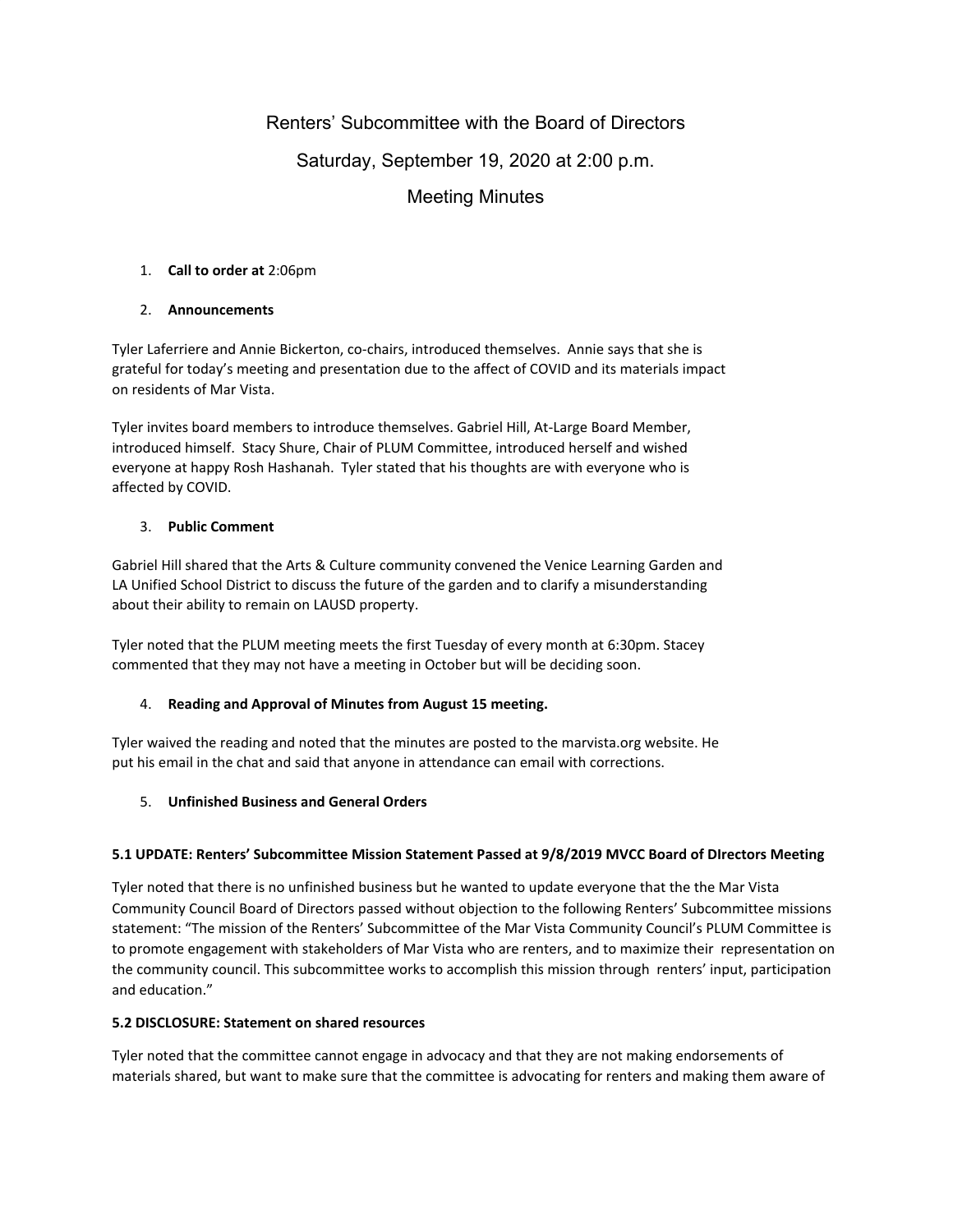resources. These activities take place under our mission but this is just a reminder for the sake of the Department of Neighborhood Empowerment. The meeting agenda notes the following language:

"Any resources shared or organizations presenting these do not represent endorsements by the Mar Vista Community Council or the MVCC Renter's Subcommittee. Resources are shared in the context of this committee to maximally empower Mar Vista renters to understand their rights and responsibilities as renters and to be aware of resources and organizations that may be able to assist them in times of crisis. This exchange of information takes place under this committee's mission to educate and encourage participation, including in ways and with organizations outside of the Mar Vista Community Council and its mandate."

### 6. **New Business –**

## **6.1 ANNOUNCEMENT: The Westside Community Plan Public Input Period Extended to OCTOBER 15**

Tyler noted that the City of Los Angeles Department of City Planning has postponed the deadline for public feedback on the draft concepts of the Westside Community Plan (which includes West Los Angeles, Palms, Mar Vista, Del Rey, Venice, Westchester and Playa del Rey) until October 15th, 2020. The online feedback form and ArcGIS draft concepts can be found at: <https://storymaps.arcgis.com/stories/dd98923bbac845dd895eaa39148c61a1>.

Feedback can also be given by email to: [planning.thewestside@lacity.org.](mailto:planning.thewestside@lacity.org)

Finally, feedback can be mailed to LA City Hall at 200 N. Spring Street, Room 667 Los Angeles, CA 90012.

Tyler also noted that Diego and Kinikia are the city planners working on the Mar Vista part of the plan and anyone can email him after the meeting to request their contact information which he has on file.

### **6.2 Tenant Protection Workshop and Resource-sharing**

Tyler noted that the MVCC wanted to inform people about Assembly Bill (AB) 3088, the COVID-19 Tenant Relief Act of 2020 which outlines how COVID related evictions will be handled by the State of California. To support this workshop, the committee invited the City of Los Angeles, the Housing and Community Development office, the LA Tenant's Union and a representative from the Eviction Defense network will join later.

In attendance are Vishesh from CD11 (Councilmember Mike Bonin), Elizabeth from CD 5 (Councilmember Paul Koretz) and Emma from City of LA HCID. The order of the event will start with Emma of HCID with a short Q&A and then would move on to LA City Council offices to share what resources are available through their respective offices, a short Q&A and then a presentation from Abby of LA Tenant's Union and then the Eviction Defense Network with a presentation and Q&A.

*HCID Presentation*. Emma Garcia described that her department works on Rent Stabilized Ordinance issues and eviction protection rules, as well as tenant protections related to COVID-19. She pointed out that if you live in the City of LA the easiest to way to confirm that you live in the city is if you pay utilities to the Department of Water and Power and if you live in an unincorporated county, you will pay to Con Edison. If you live in incorporated LA, you will fall under your city's rules so please remain aware of that.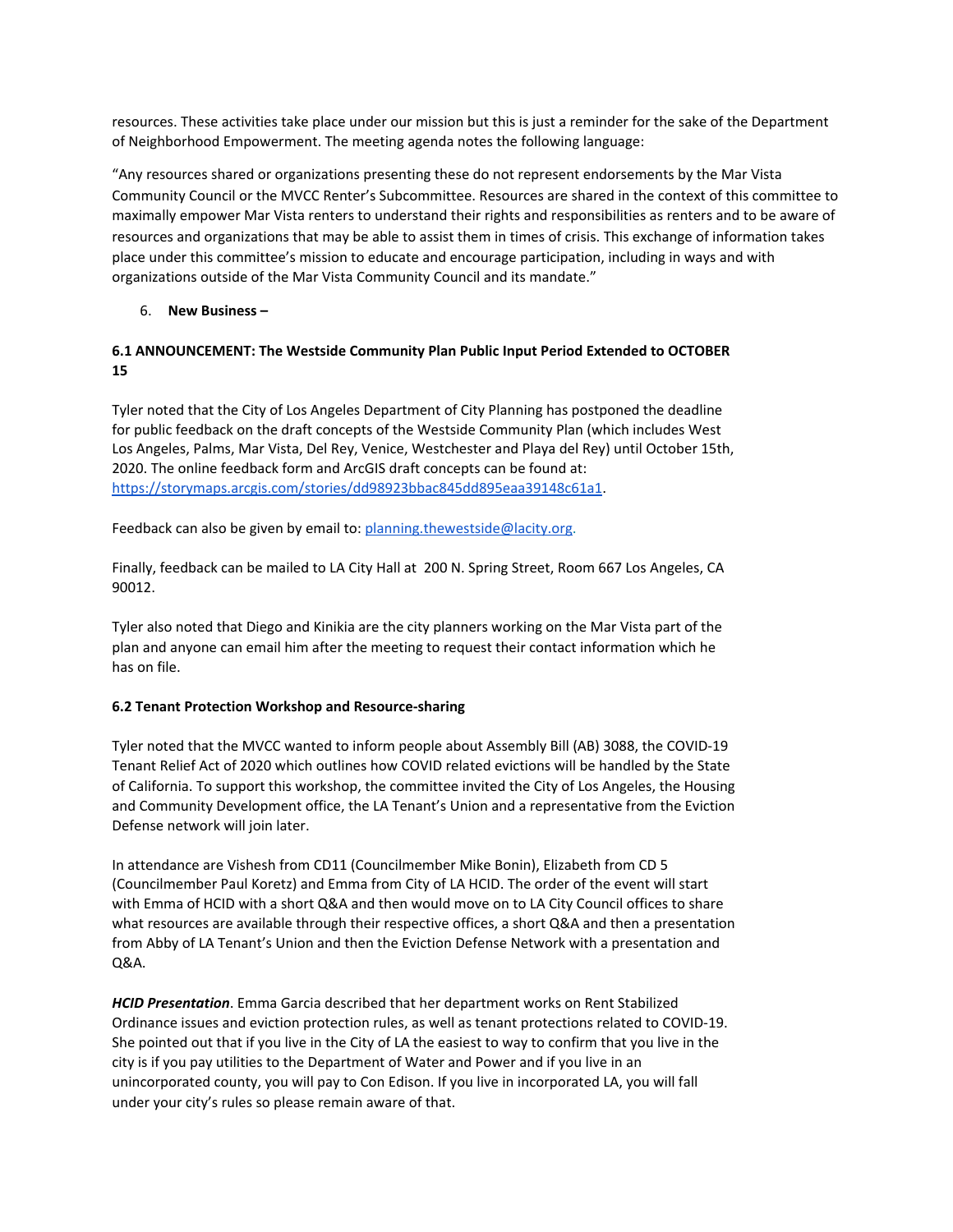If you live in LA, many units are regulated by the Rent Stabilization Ordinance. If your building has a certificate of occupancy on or before October 1, 1978 then it is regulated by the RSO which means that they regulate rent increases so they cannot go above a certain percent and that any eviction must be a just cause (which has 14 legal reasons under the RSO and some of which require payment for relocation to the tenants).

If you're unsure whether your unit is subject to the RSO you can text "RSO" to 855-880-7368. The system will prompt you to enter your building number and street address. (Tip: do not use fraction numbers if your unit has them).

LA City has issued a series of orders by the Mayor and which were written into municipal code ordinances. The major one states the following:

"During the emergency period, tenants may not be evicted for failure to pay rent due to the financial impacts related to COVID-19. TEnants will have up to 12 months following the expiration of the local emergency to repay any back rent due (due to new state law - AB 3088 - the end date for repayment period cannot be later than March 1, 2022). Tenants are NOT required to provide documentation to support unable to pay rent due to COVID-19. Tenants are NOT required to sign repayment agreements. No late fees or interest fees on unpaid rent are allowed.

A second component of these protections is that there are no evictions allowed for no-fault reasons. For example, the owner move-in or the property to be withdrawn from the rental market due to the local emergency period. No evictions are allowed for nuisance reasons such as pets during this period either.

One thing Emma points out is that one of the laws passed in the city is that for all RSO units, there will not be any rent increases allowed during the Local Emergency Period and for one year after it ends. That started on March 30, 2020 and is ongoing now.

HCID has released a fact sheet on their website about tenant protections in various languages. The landlord is required to give this notice to the tenant if they serve an eviction to the tenant and for 12 months after the emergency period.

To facilitate communication with the landlord, there is also a form that tenants can use to inform their landlord that they are impacted financially and to notify that they are unable to pay rent.

Assembly Bill 2088 added COVID specific protections at the state level as well. Even with the state law, the city rules continue and are not revoked by state law. The State law adds benefits to tenants to make use of for their own protection. In order to evict any residential tenant statewide, the landlord must have a "just cause" reason. This law is in place until February 2021, which differs from city protections that cover the entire emergency period and RSO protections which continue past the emergency period.

The interest in state law is what protection the law provides for nonpayment of rent. The state law only looks at the period of March 1, 2020 through January 31st of 2021. If tenants cannot pay rent during that period, if the landlord serves a notice to pay rent, they must attach a copy of the tenants rights and a notification of financial distress for the tenant to complete. The tenant will have 15 business days to fill out the form and tell them they are unable to pay rent. After this form is completed, the tenant is protected under state law. Is the rent is owed between March 1 to August 31 2020, the tenant only has to give the notice of financial distress and the landlord can never evict the tenant for nonpayment for rent owed during those months. This is a little different for rent owed from September 1, 2020 to January 31st, 2021. During this period, the tenant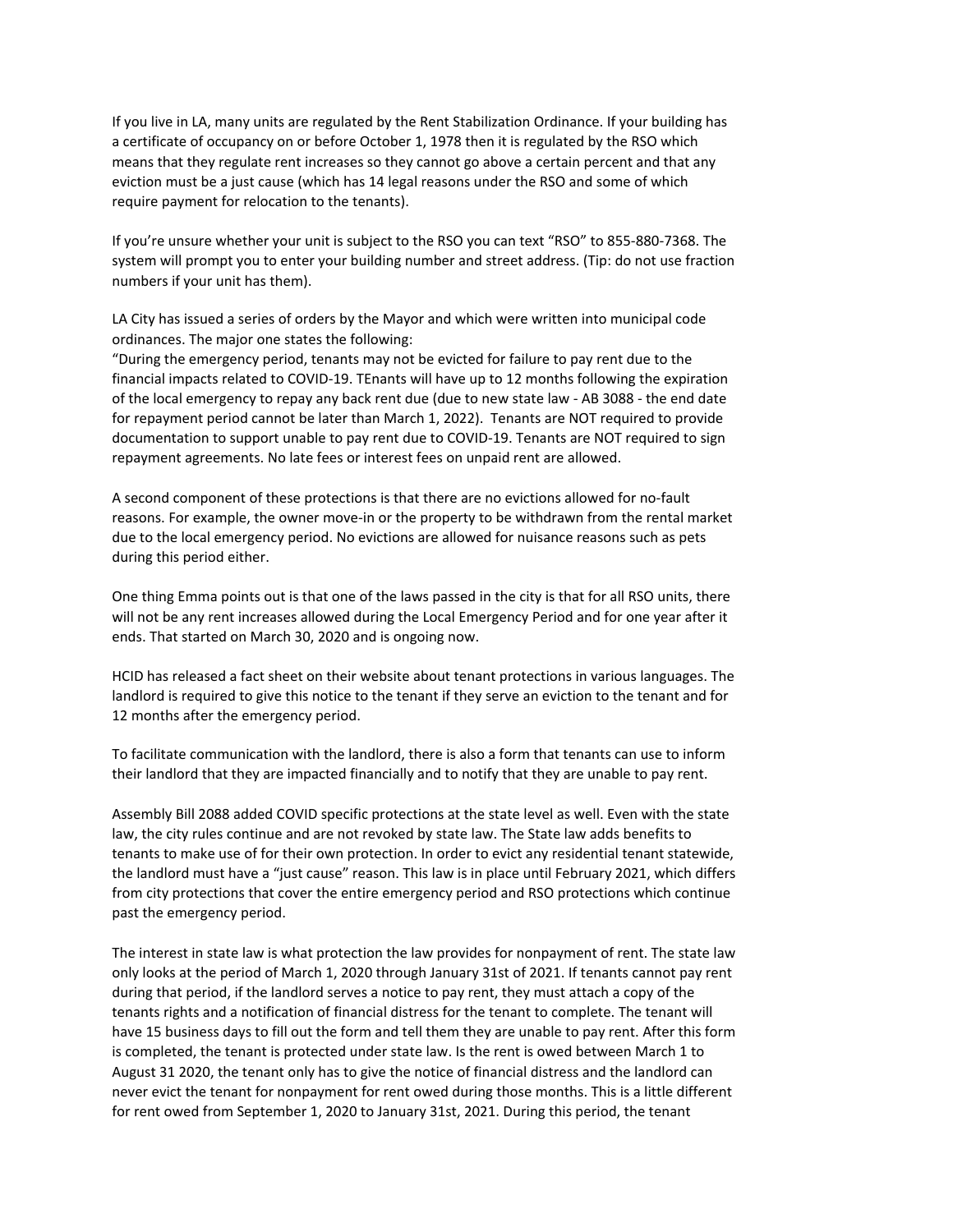complete the Notification of Financial Distress form and must pay at least 25% of the rent during those months by the end of January 31st in order to avoid eviction. As long as the tenant has paid at least 25% of rent during those months, the landlord cannot evict but they could take the tenant to small claims court after March 1, 2021, but even if they take them to court they cannot evict them.

The CDC also has issued a countrwide eviction moratorium. The difference from this federal law is that after December 31st, the tenant has to immediately pay all rent. This protection doesn't do a lot for tenants because California and LA laws offer more protection. Tenants should rely on city and state protections.

For people interested in reading more, they can visit [hcidla.lacity.org/covid-19-renter-protections](https://hcidla.lacity.org/covid-19-renter-protections)

To report violations of renter protections, call the HCID LA hotline at 1-866-557-RENT (7368).

The California Department of Real Estate has various forms and the notification of financial distress form at [landlordtenant.dre.ca.gov/tenant/resources.html](http://landlordtenant.dre.ca.gov/tenant/resources.html)

#### *HCID Q&A.*

Gabriel asks if a low-income and high-income tenants have different protections. Emma responded that the city does not distinguish between them, but the State does. One of the differences is that landlords have to provide additional information to tenants if they identify themselves as low income. The income threshold is a household of 130% of median income and the landlord has to already have documentation of their income. It's not that the tenant cannot be protected under state law, but they would have to provide documentation with the landlord.

Gabriel also asks for the Emergency Rent Assistance Subsidy program to supplement rent. Their application is still waiting for the landlord's approval in order to use that program for rent. There is an online portal that can be checked to see if the payment has been send. Eventually tenants will be getting email notifications to hear that their rent has been paid. Gabriel clarified that the tenant has been checking but their landlord hasn't accepted to receive the payment. He wants to know if that money will go to someone else. Currently the ordinance requires that the landlord participate and respond to the request. If it is still pending, that is OK for now. If the landlord is unsure or does not want to participate, the department is working on the program to encourage them to follow the law.. The money does not go to the tenant, the payment goes to the landlord directly upon acceptance of the program.

Stacey asked about the moratorium on evictions with vacancy rates below 5% and she asks why applications for Ellis Act conversions are still being processed. HCID is not currently accepting any new applications for Ellis Act conversions due to COVID-19. Stacey noted that there are two properties in Mar Vista, one on Brooks Avenue, which have submitted and served notice of eviction to tenants for convo conversions. Emma responded that the tenants should call HCID.

Stacey also asked about SB 330 for RSO units being demolished for new apartments. The law requires that those apartments be replaced and that tenants be allowed to provide right of first refusal. She asks why that is not being complied with; she knows of a development on Mitchell which is not complying and HCID told the tenants that they don't have right of first refusal. Emma noted that not all demolitions are subject to SB330 and the department would have to look at the individual units to identify if they qualify. If the project is by-right, they do not have to comply with SB330. The housing department does not determine if a building is subject to SB330, the City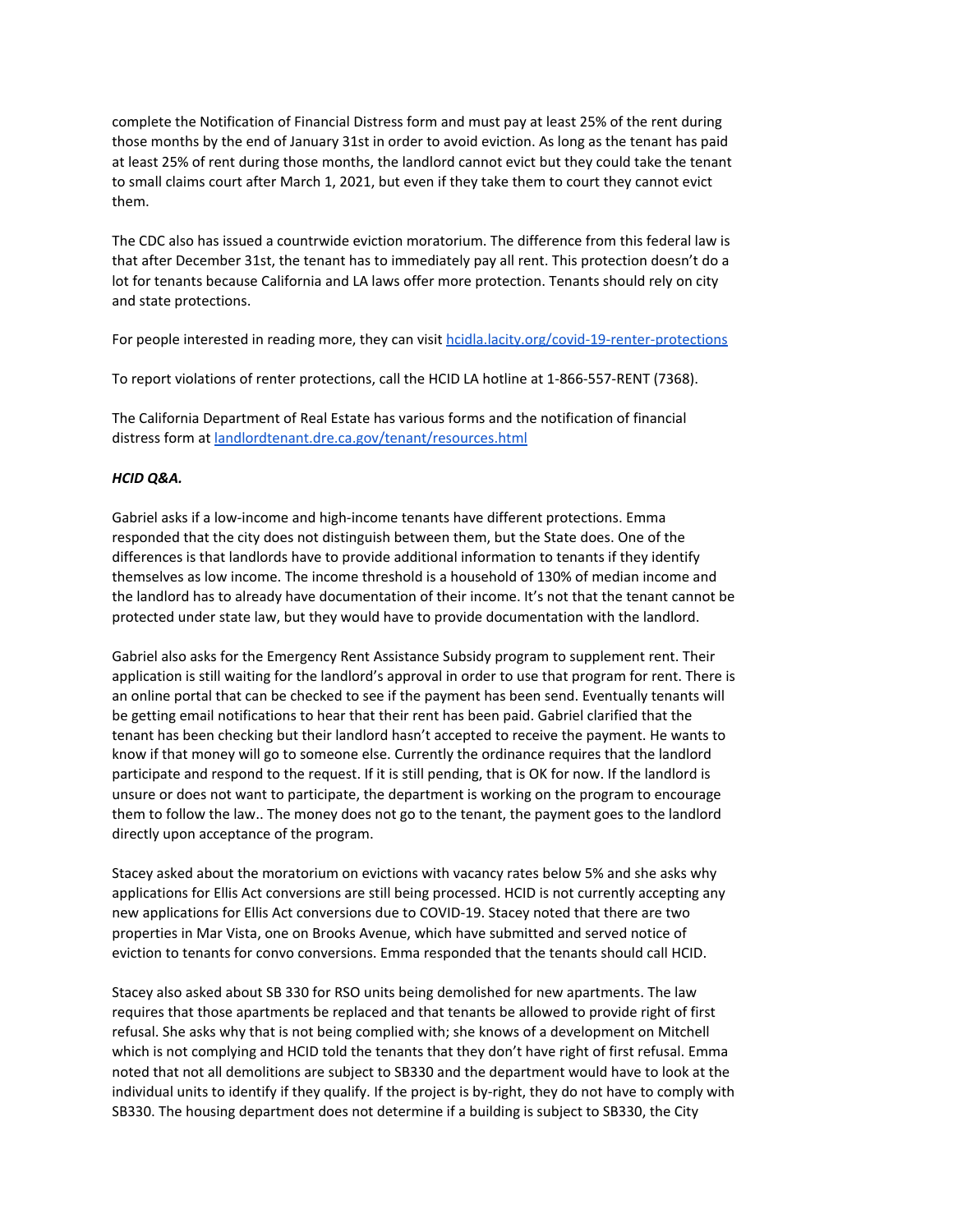Planning department does that. Emma asked Stacey to have the conversation with the planning department since they determine what is by-right.

Abigal Coleman asked about a tenant's landlord not looking closely enough at the COVID rules and what the first step should be. Emma suggested filing a complaint with HCID and identifying an attorney if possible. HCID can notify the landlord of rules.

Abigal also asks about homesharing ordinance and landlords are renting on AirBNB and asked if it's filed with HCID. Emma responded that the LA City Planning Department is the starting place, which has a hotline and website to file complaints.

Nancee of LA Tenants Union says that it's hard to get through to HCID on their hotline. Emma responded that their hotline has been pretty busy. One way is to file a complaint online but they also have a link on their website where people can submit inquiries online for response. Nancee said that even pre-COVID, it was hard to get through. The challenge with the online form is that sometimes there are follow up questions. Emma said that they're pretty busy throughout the day. Hours are 9am to 4pm and outside of that it would require a voicemail.

Nancee also asked that owners of RSO union who do cash for keys are required to file that information with the City. Can she make a public records request for that with HCID? Emma responds that some information may be redacted. Nancee says that process has not always gone smoothly and asked which department is responsible for that. Emma said that they should communicate with the Custodian of Records what specific information they are looking for.

Nancee asks if HCID is open to getting fact sheets from legal aid or other organizations. Emma clarified that the CA Real Estate website is for the state government agency not the private sector.

Stacey asked Emma about a landlord trying to shut off utilities for a tenant who is paying rent and in an RSO. Emma replied that HCID has a code enforcement division. This would be considered an urgent situation and they would send inspectors and work with the landlord.

In another building, Stacey noted that a landlord has removed doorknobs from empty units and opened the parking garage, which has led to homeless people squatting in the building and lighting fires. Emma responded that landlords are required to protect vacant buildings and the same division would enforce the code.

Tyler asked about what happens if someone gets an eviction notice but does not get the required paperwork required under law. The tenant can file a complaint and a housing investigator will reach out to request documentation and will contact the landlord to make sure they are not being evicted illegally.

#### **CD11 Councilmember Mike Bonin's Office**

Vishesh thanks everyone for having him and sends well wishes to all. He introduced himself as the Mar Vista and Del Rey deputy. He is a resident of Mar Vista for the past three years. He hopes to improve the community and has a vested interest in improving the community. The Mar Vista-Palms-Del Rey area has two-thirds renters and their office aims to protect tenants. Bonin has called for rent freezes, mortgage freezes, and stands with renters in the district.

If anyone has specific cases or questions, they are welcome to email [Vishesh.Anand@lacity.org](mailto:Vishesh.Anand@lacity.org) to request help in the Mar Vista area. To call for help, their central line is 213-444-3508. Their office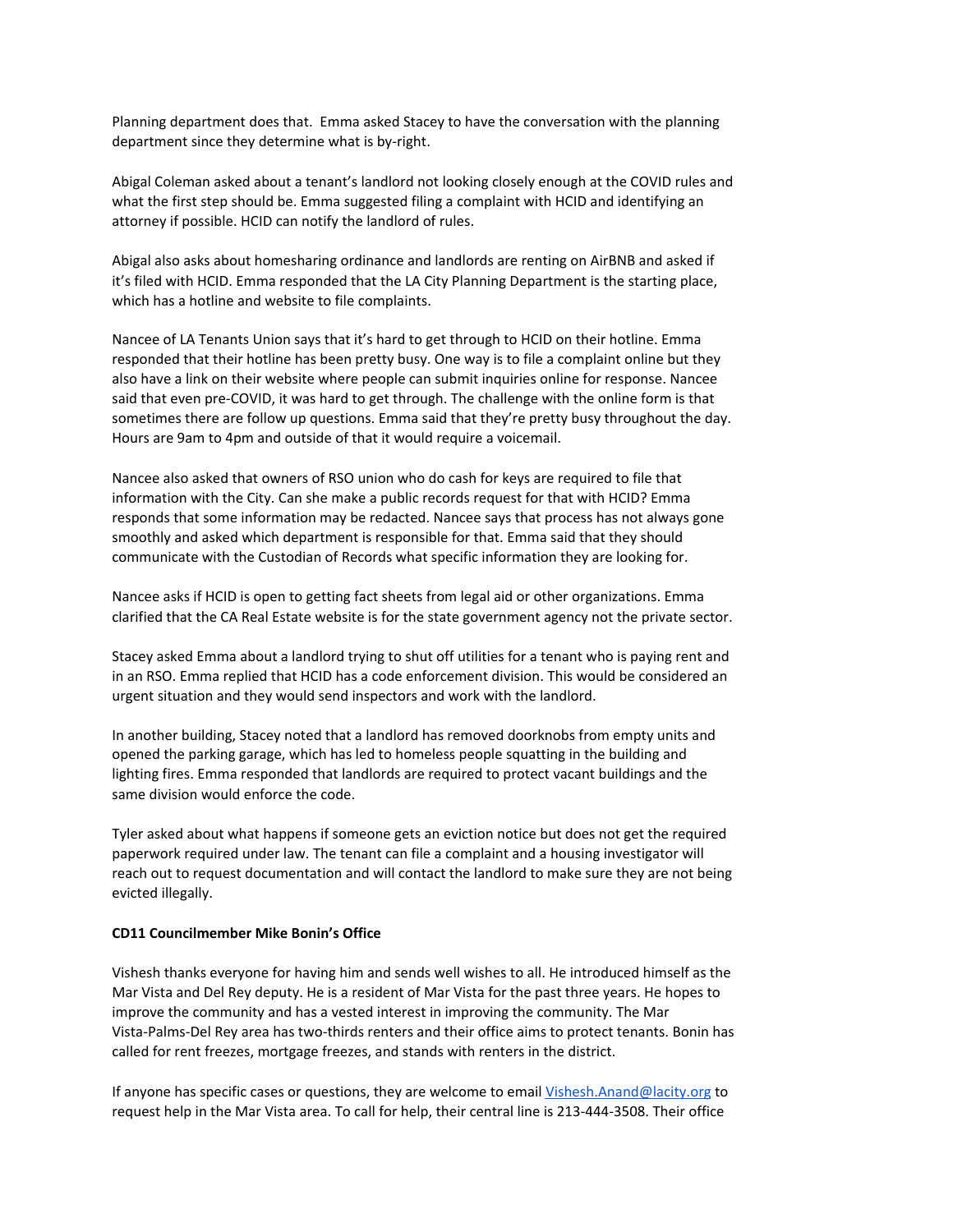is happy to help folks with any department or organization that meets their needs. The resource he wants to make sure folks are aware of is <https://www.stayhousedla.org/> which offers workshops and educational information. They also have a question or legal support request which will connect residents who qualify to subsidized or free legal help.

Lastly, Vishesh asked everyone to remember that the Census is also important for renters to be counted. The deadline is currently September 30th.

#### **CD5 Councilmember Paul Koretz's Office**

Elizabeth introduced herself. Koretz's office represents a small part of Mar Vista (Westside Village) and she is happy to represent the area. If tenants need help, they will help connect them to HCID but will also connect people to local organizations like Coalition for Economic Survival or to legal resources. For many people, their office is the first step to find assistance with the issue they are having. Often they help clear up misinformation and confusion surrounding the eviction moratorium just to let them know what protections are. If anyone in the Westside Village area is having problems, they can call 323-866-1828 or email [Elizabeth.Garcia@lacity.org.](mailto:Elizabeth.Garcia@lacity.org)

#### **Q&A with Field Representatives**

Abigail asks about the vacancy tax and if there are updates on the motion to tax landlords with empty apartments. Elizabeth comments that motions can be very slow in becoming law. She's unsure exactly of the status. Stacey said that it's in committee, awaiting data. For detailed legislative updates, please email Elizabeth.

Nancee asks about the status of the tenant anti harassment ordinance to push it through. Elizabeth says she is unsure but to email her. Stacey comments that it is in committee. File 14-0268-S. Visit the LA City Clerk Connect to find the status. The MVCC PLUM committee hopes to file a community impact statement in support. The ordinance would require landlords to provide up to 15k to each tenant as a fine for harassment. Nancee encourages people to support this and get involved in advocacy.

Nancee also states that sometimes owners of buildings lie about whether they are protected under the Ellis act and that the Councilmembers' offices should connect people to resources even if their landlord has told the tenant that they are legally allowed to evict.

#### **Tenant Rights 101 Workshop**

Abigail Coleman of the LA Tenants Union offers the following advice to tenants:

- Keep all correspondence with landlord in writing.
- Take pictures of any notices posted on your door or necessary repairs and make sure they are dated
- IF you're not on the lease, you can establish tenancy through mail and length of stay so keep some official mail such as utilities, DMV registration, etc. on file just in case.
- If unable to pay rent due to COVID, provide notice in writing as early as possible and make a record of it. Visit their website for a template.
- Read and keep a copy of your lease and any paperwork sent by your landlord.
- Join a tenants union.

Landlords are required by law to provide you a safe and sanitary home. You have a right to the following: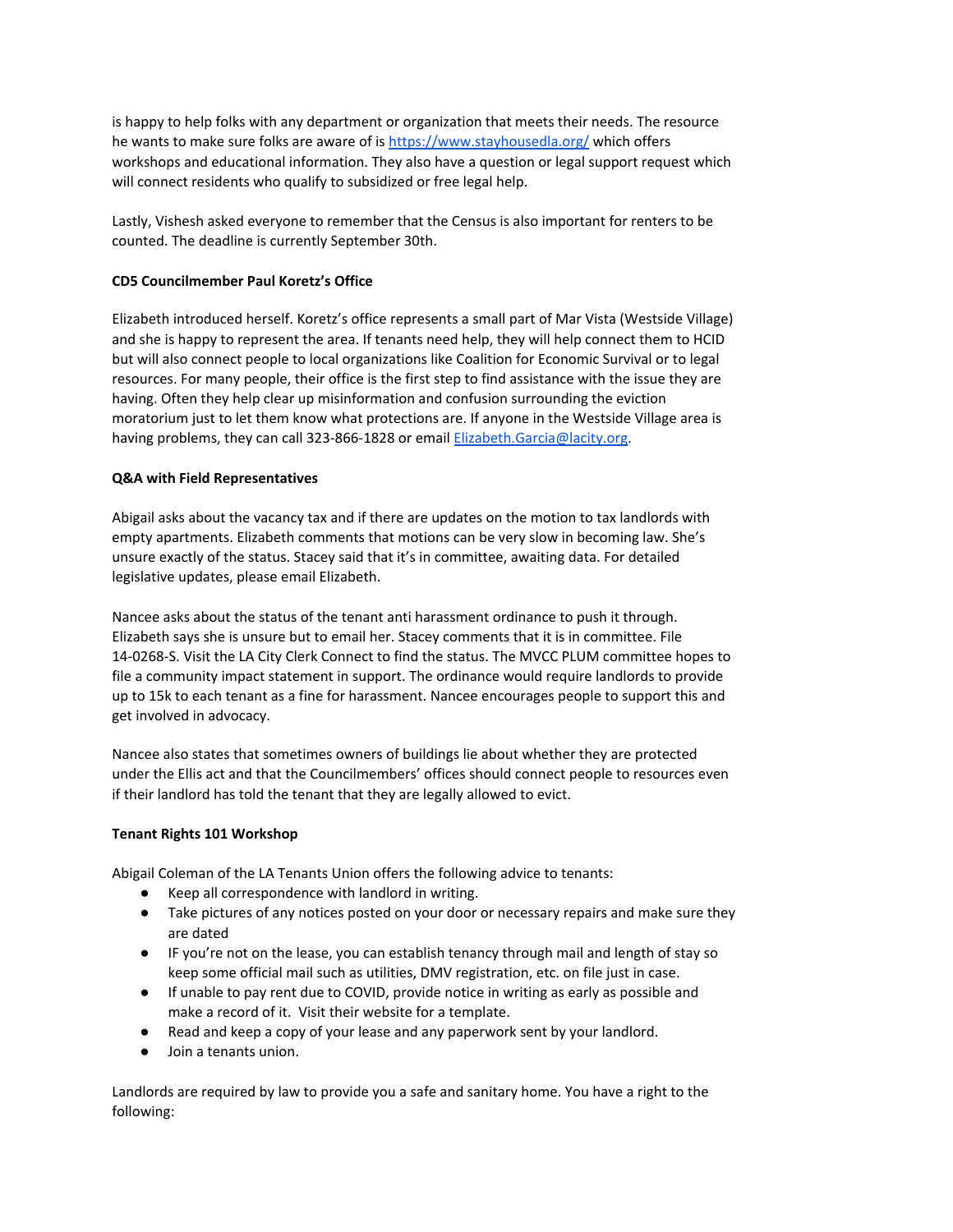- Written notice from your landlord 24 hours before entering. They can only enter 9am to 5pm unless its an emergency. They must get permission to enter, but you are not required to give that permission.
- Repairs and maintenance must be done in a timely fashion.
- Impartial home instpections by a third party must be provided upon request.
- To pay rent with a money order and to receive a receipt. (even if your landlord uses a web portal for payment)
- Right to organize with your neighbors or to join a tenants union.
- Lastly, it is illegal for landlords to retaliate against tenants for exercising their rights.

To look up whether you building is RSO, you can also go to zimas.lacity.org in addition to using the HCID hotline. Other legal protections include the home sharing ordinance, buyouts (go to the LATU website for a buyout calculator).

If a tenant is experiencing issues with landlords, they recommend the following: talk to neighbors to understand if they share concerns, file complaints with HCID or LA City Planning, attend a LA Tenants Union meeting (wednesday evenings on Zoom) or email them at [westsidelatu@gmail.com.](mailto:westsidelatu@gmail.com)

### **LATU Q&A**

Gabriel asked if LATU is meeting in person as well (outdoors, socially distanced). Abby replied that they also meet by the Oakwood Recreation Center in Venice at 767 California Avenue.

#### **General Q&A**

Tyler noted that the Renters Subcommittee is also working to hold an Ask an Attorney session at an upcoming meeting. Next meeting is October 17, 2020. Tyler will also request slides and post them with minutes/meeting materials.

Stacey recommends visiting the LA Tenants' Union website for various documents and templates to support renters. Their Facebook page is also helpful and they respond to messages on Facebook as well. There is also a Westwood LA Tenants Union chapter.

Gabriel asks if these organizations collaborate or function separately. Emma responded that they work around the same issues. Gabriel commented that it would be helpful to know which site's forms and templates tenant should use. HCID has legally compliant forms but LATU has created some templates for their own purposes.

### **Eviction Defense Network**

Elena Popp, Executive Director of EDN, says that they created consensus among eviction defense lawyers in LA County to create an LA Tenant's Survival Guide and determine what laws to look at to follow the law. First look at AB3088, then look at LA's local tenant protection laws (City Attorney thinks that the Mayor's office preempts the state law, tenant lawyers do not think so). Regardless, tenants should send declarations of financial distress. They expect that the confusion about these issues will be cleared up in the next legislative session, but for now people should just follow every law and then decide which apply after there is more clarification.

The only way that the CDC law protects is if someone were being evicted for non-COVID reasons.